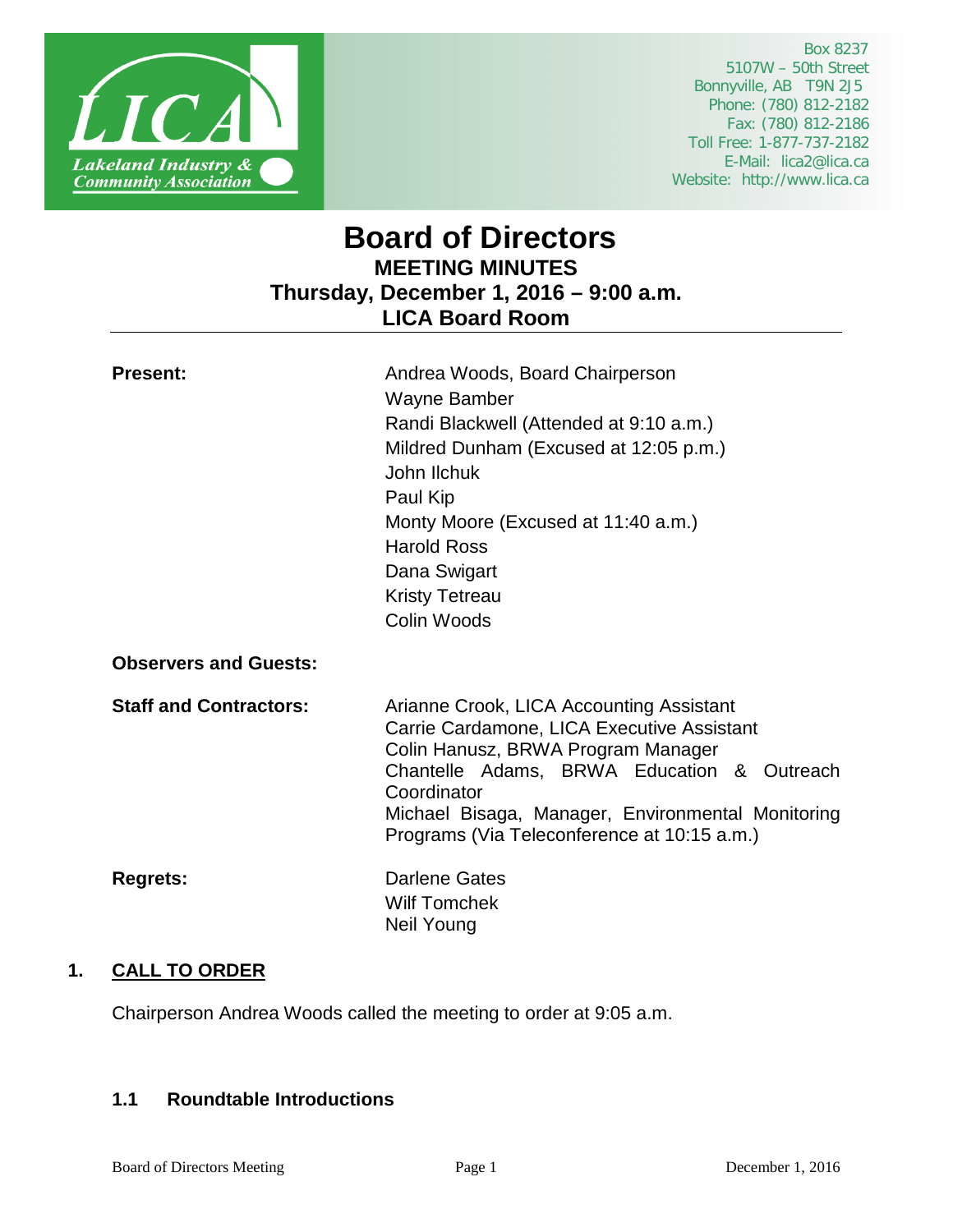# **1.2 Vision, Mission and Values**

# **1.3 Roll Call**

1.3.1Wilf Tomchek's notice of absence was received as information and filed without motion.

The Board of Directors pointed out that Mildred Dunham is now the only alternate for the meetings.

# **2. APPROVAL OF AGENDA**

**#1 Moved by Dana Swigart AND RESOLVED that the December 1, 2016 Agenda be amended to include:**

- **4.7 Governance Committee Recommendations**
	- **4.7.1 Governance Committee Terms of Reference**
	- **4.7.2 Governance Committee Recommendations to the Board LICA Bylaws**
	- **4.7.3 Governance Committee Recommendations to the Board on Policy 7.2 – Staff Annual Performance Evaluation**
	- **4.7.4 Governance Committee Recommendations to the Board on Policy 7.3 – Staff Salary**
	- **4.7.5 Governance Committee Recommendations to the Board on Policy 7.4 – Staff Hours of Work**
	- **4.7.6 Governance Committee Recommendations to the Board on Policy 7.5 – Staff Probationary Period**
	- **4.7.7 Governance Committee Recommendations to the Board on Policy 7.6 – Overtime Hours**
	- **4.7.8 Governance Committee Recommendations to the Board on Policy 7.7 – Holidays**
- **4.8 2016 Annual Report Update (renumbered from 4.7 2016 Annual Report Update)**

**and, that the December 1, 2016 Agenda be approved, as amended.**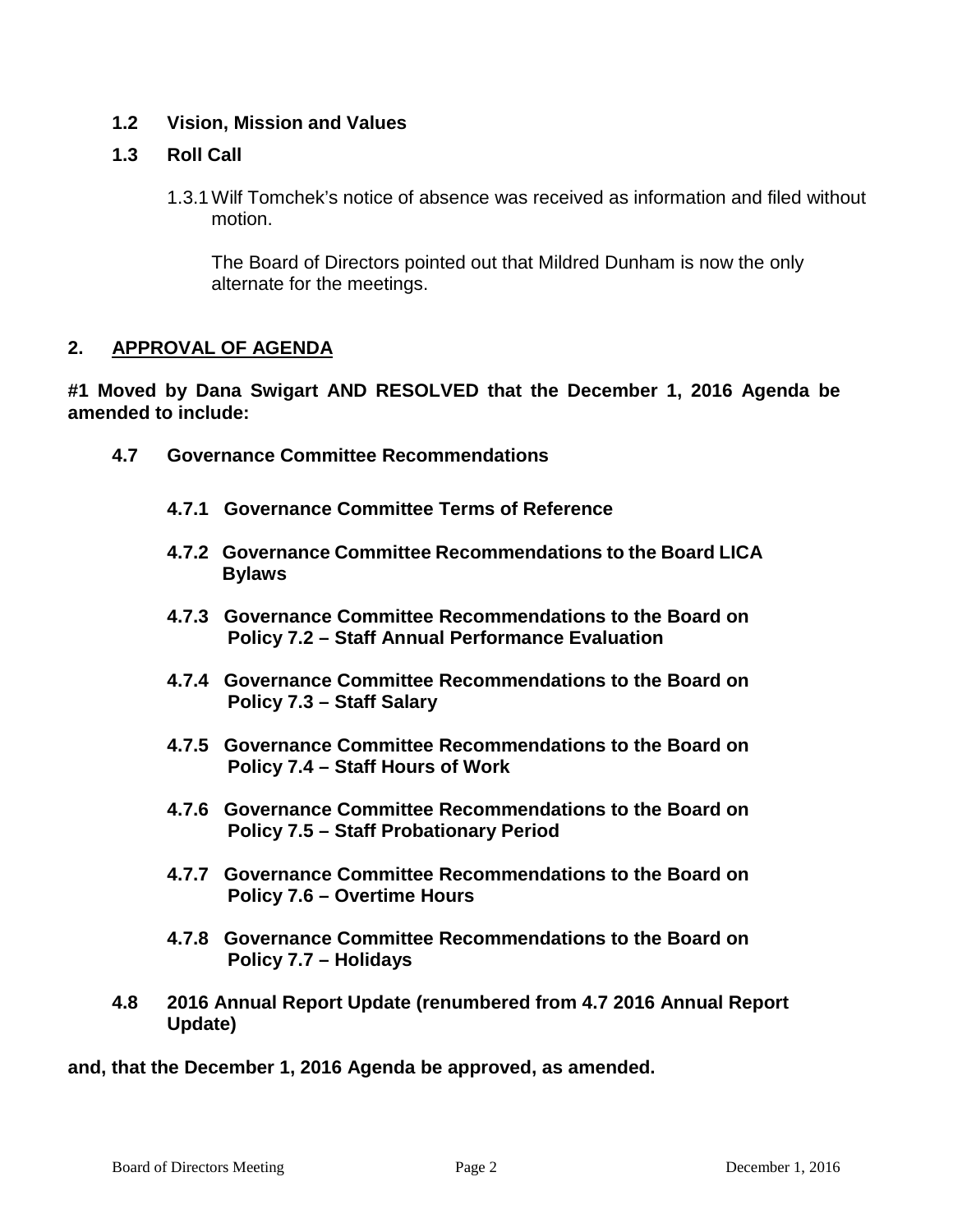# **3. APPROVAL OF MINUTES**

**#2 Moved by Harold Ross AND RESOLVED that the Minutes of the Board of Directors Meeting of November 3, 2016 be approved, as presented.**

# **4. ITEMS FOR DECISION**

# **4.1 LICA 2017 Meeting and Event Calendar**

The Board of Directors reviewed the LICA Meeting and Event Calendar for 2017, deciding that the January 5<sup>th</sup> meeting is not required, keep the February 2<sup>nd</sup> meeting in the morning with the CASA presentation in the afternoon; and to keep the March 2<sup>nd</sup> meeting.

It was agreed that the remainder of the Calendar be tabled until a response is heard from the CRA.

# **4.2 Annual General Meeting**

Arianne informed the Board of Directors that we have not heard from the Canadian Revenue Agency (CRA) regarding our year end; suggesting that the date, location, and speaker be looked at as usual.

The Board of Directors indicated that April 20, 2017, at the Centennial Center be set as the tentative date, and location of the AGM. Ideas for the speaker were discussed.

**#3 Moved by Colin Woods AND RESOLVED that the January 5th meeting is not required; to keep the February 2nd meeting in the morning with the CASA presentation in the afternoon; and to keep the March 2nd meeting. Also that April 20th and the Centennial Centre be the tentative date, and location for the Annual General Meeting or Special meeting pending the approval from CRA as to year end change.**

# **4.3 Policy 8.1 – Communications Strategy**

**#4 Moved by Harold Ross AND RESOLVED that Policy 8.1 – Communications Strategy be forwarded to the Governance Committee for review.**

# **4.4 System for Review of Policy 7.0 – Operational Policy: Personnel Recommendation from Governance Committee**

Wayne Bamber indicated to the Board of Directors that the Governance Committee will start meeting regularly in the New Year to review all policies.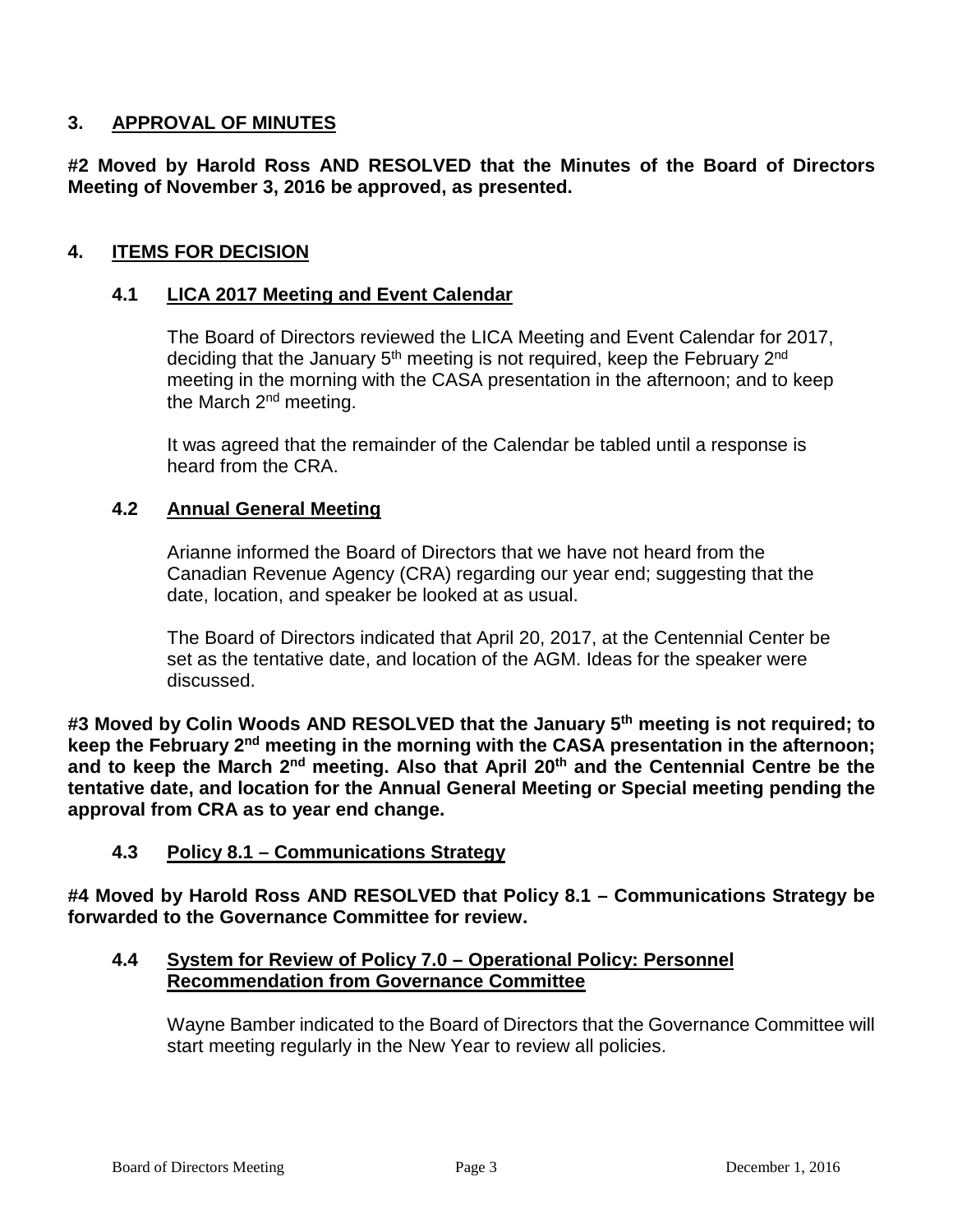# **4.5 Policy 7.1 – Executive Manager Job Position - Recommendation from Governance Committee**

**#5 Moved by Monty Moore AND RESOLVED that Policy 7.1 – Executive Manager Job Position be amended to add managing daily operations under Position Summary, and the deletion of the fourth bullet Nurture a positive office environment under 4. Human resources and to be approved.**

# **4.6 Policy 5.19 – Ensuring LICA Sustainability - Sub Policy 5.19.2.4**

**#6 Moved by Kristy Tetreau AND RESOLVED that Policy 5.19 – Ensuring LICA Sustainability Sub Policy 5.19.2.4 be forwarded to GC for review.**

# **4.7 Governance Committee Recommendations**

# **4.7.1 Governance Committee (GC) Terms of Reference**

Board members reviewed the proposed changes in the Governance Committee Terms of Reference.

# **#7 Moved by Kristy Tetreau AND RESOLVED that the Governance Committee (GC) Terms of Reference be referred back to GC for more clarification with the expense budget.**

# **4.7.2 LICA Bylaws**

The Board of Directors postponed the LICA Bylaws to the February 2, 2017 meeting.

# **4.7.3 Policy 7.2 - Staff Annual Performance Evaluation**

The Board of Directors reviewed the updates to the policy made by the GC.

# **4.7.4 Policy 7.3 – Staff Salary**

**#8 Moved by Colin Woods AND RESOLVED that Policy 7.3 – Staff Salary be referred back to the GC to replace twice bi-monthly in clause 7.3.1.1, and 7.3.1.2 with a mid-month advance.**

# **4.7.5 Policy 7.4 – Staff Hours of Work**

The Board of Directors reviewed the updates to the policy.

**#9 Moved by Colin Woods AND RESOLVED that Policy 7.4 – Staff Hours of Work be approved as presented.**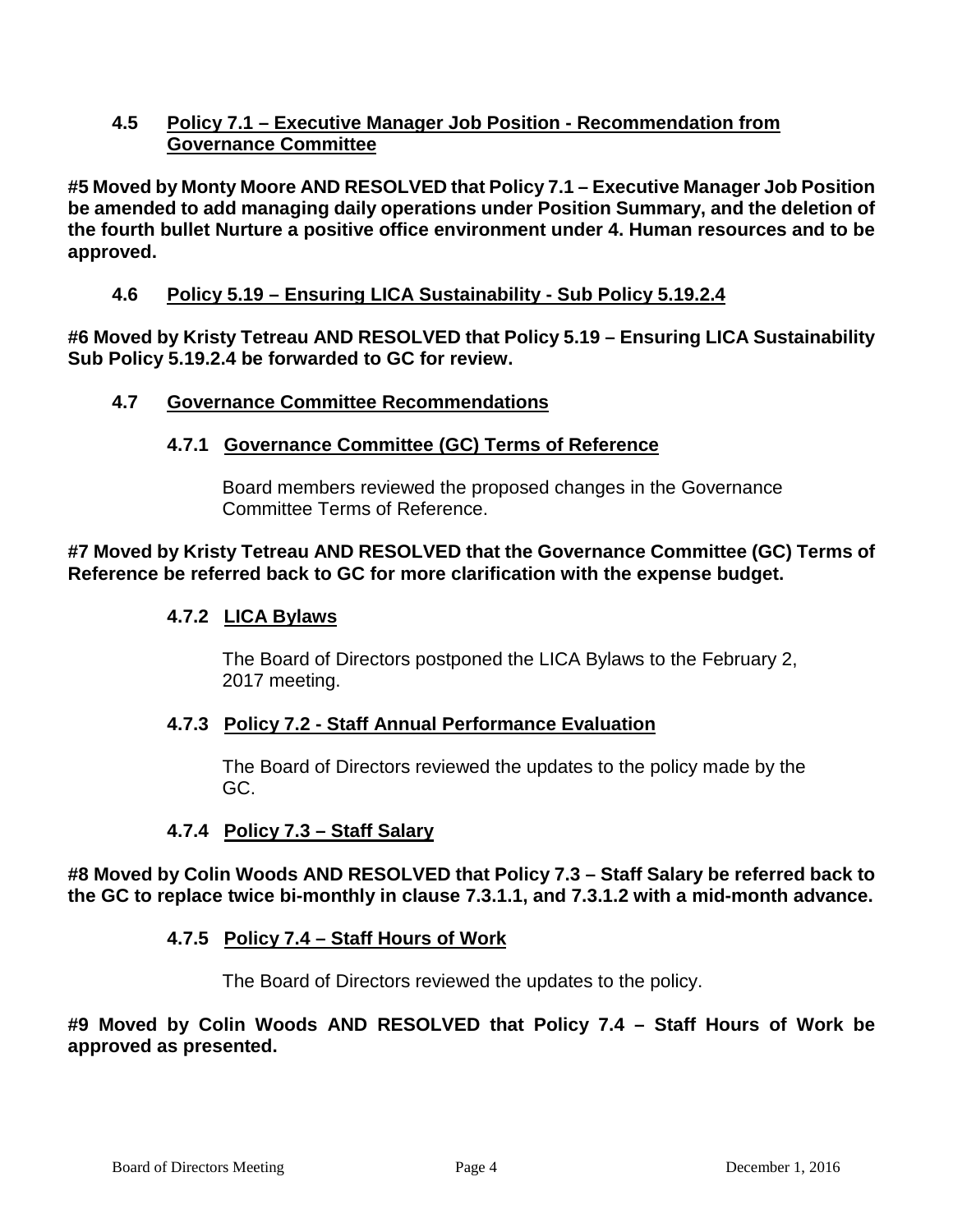# **4.7.6 Policy 7.5 – Staff Probationary Period**

The Board of Directors reviewed the updates to the policy made by the GC.

# **4.7.7. Policy 7.6 – Overtime Hours**

It was agreed without motion that Policy 7.6 – Overtime Hours be referred back to the GC to clarify clause 7.6.2.1.

# **4.7.8 Policy 7.7 - Holidays**

It was agreed without motion that Policy 7.7 – Holidays be referred back to the GC to clarify clause 7.7.2.2.day off in lieu of Holiday pay.

# **4.8 2016 Annual Report Update**

Arianne updated the Board of Directors in regards to the Annual Report progress, asking if there were any suggestions for outside organizations that could be represented in the Annual Report to let her know.

# **5. ITEMS FOR DISCUSSION ON UPCOMING DECISIONS**

# **5.1 LICA Organizational Structure**

Andrea reviewed two possibilities of how the Board of Directors could be restructured.

Andrea indicated that she will present the restructure to all of the Committees for the last time to see if they feel that it would be representative of who they are.

Kristy provided the Board of Directors with a visual breakdown of how other WPAC and Airshed Boards are set up.

# **5.2 Oil Sands Monitoring (OSM) Project Update**

# **5.2.1 OSM Report – November, 2016**

Michael Bisaga informed the Board of Directors that a contract has been secured with the AEP for funding to March 31, 2017; also indicating that insurance requirements have been reduced to \$2,000,000.00 liability under the new contract.

Arianne is looking into amending current policies.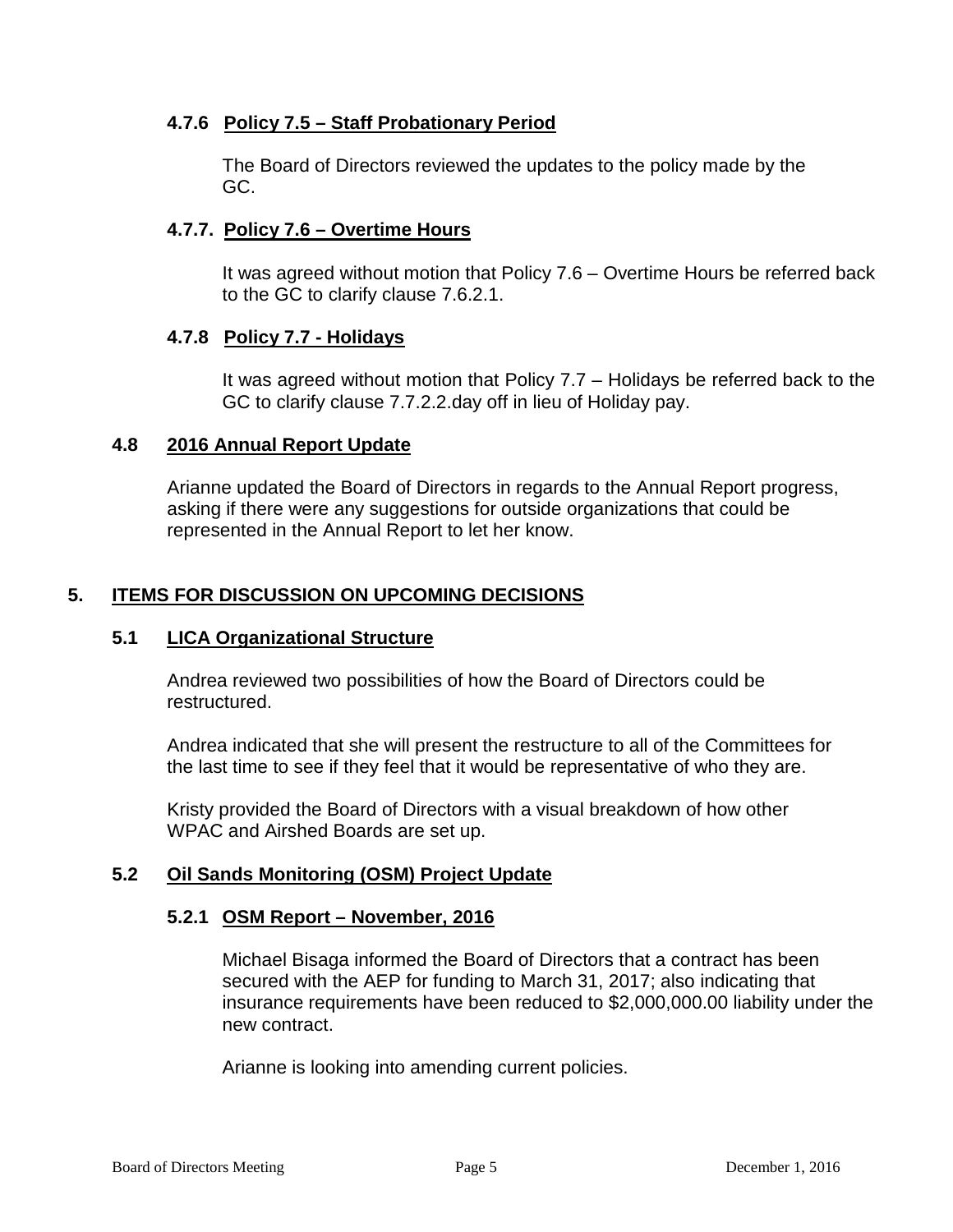## **6. PRESENTATIONS**

### **6.1 Airshed Zone Report**

#### **6.1.1 Projects and Operations Update – November, 2016**

Michael Bisaga provided an update on Airshed Projects and Operations to the Board of Directors.

#### **6.2 BRWA Report**

#### **6.2.1 BRWA Meeting Minutes of November 1, 2016**

The BRWA Meeting Minutes from November 1, 2016, were reviewed by the Board of Directors.

### **6.2.2 Projects and Operations Update – November, 2016**

Colin Hanusz, BRWA Project Manager, and Chantelle Adams, BRWA Education and Outreach Coordinator, gave an update on Projects and Operations to the Board of Directors.

## **7. FOR INFORMATION ONLY (FIO)**

#### **7.1 Board Chairperson's Report**

Chairperson Andrea Woods provided her report for November, 2016

#### **7.2 Executive Manager's Report**

No Report.

#### **7.3 Table Officers (TOs) Report**

No Report.

# **7.4 Education & Information Committee (EIC)**

### **7.4.1 Event Evaluation Results/LICA Event Feedback Survey – Geology of Oil & Gas: The Discovery, Appraisal & Development of a Reservoir**

The Board of Directors agreed to table this item until the Education & Information Committee have a chance to meet and discuss this event.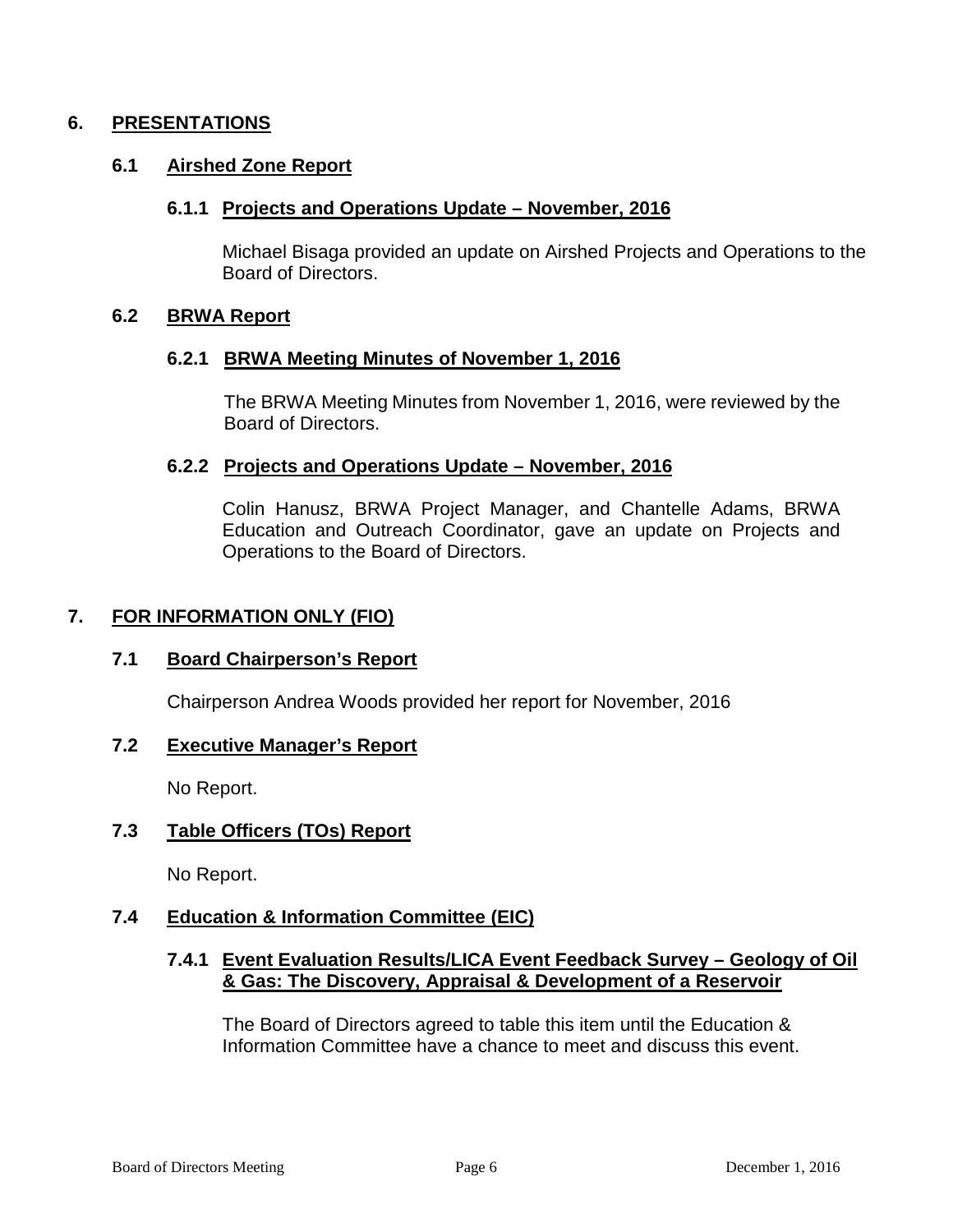# **7.5 Governance Committee (GC)**

## **7.5.1 Governance Committee Minutes of November 1, 2016**

The Board of Directors reviewed the minutes from the November 1, 2016 Governance Committee meeting.

### **7.5.2 Governance Committee Minutes of November 16, 2016**

The Board of Directors reviewed the minutes from the November 16, 2016 Governance Committee meeting.

### **7.5.3 Policy Awareness**

#### **7.6 Synergy Alberta**

### **7.6.1 Report from Conference Delegates**

Chantelle provided feedback on the 2016 Synergy Alberta Conference.

### **7.7 Treasurer's Report**

## **7.7.1 Accounts Receivable Report to November 22, 2016**

Arianne reviewed the Accounts Receivable Report to November 22, 2016 with the Board of Directors.

#### **7.7.2 Comparative Income Statement to November 22, 2016**

Arianne reviewed the Comparative Income Statement to November 22, 2016 with the Board of Directors.

#### **8. INCAMERA SESSION**

#### **i) Executive Director Contract**

**#10 Moved by Colin Woods AND RESOLVED that the Board go Incamera at 12:00 p.m. to discuss Executive Director Contract.**

**#11 Moved by Harold Ross AND RESOLVED that the Incamera session conclude at 12:30 p.m.**

**#12 Moved by Colin Woods AND RESOLVED that Arianne Crook be hired to fill the Executive Director Position, effective as of December 1, 2017.**